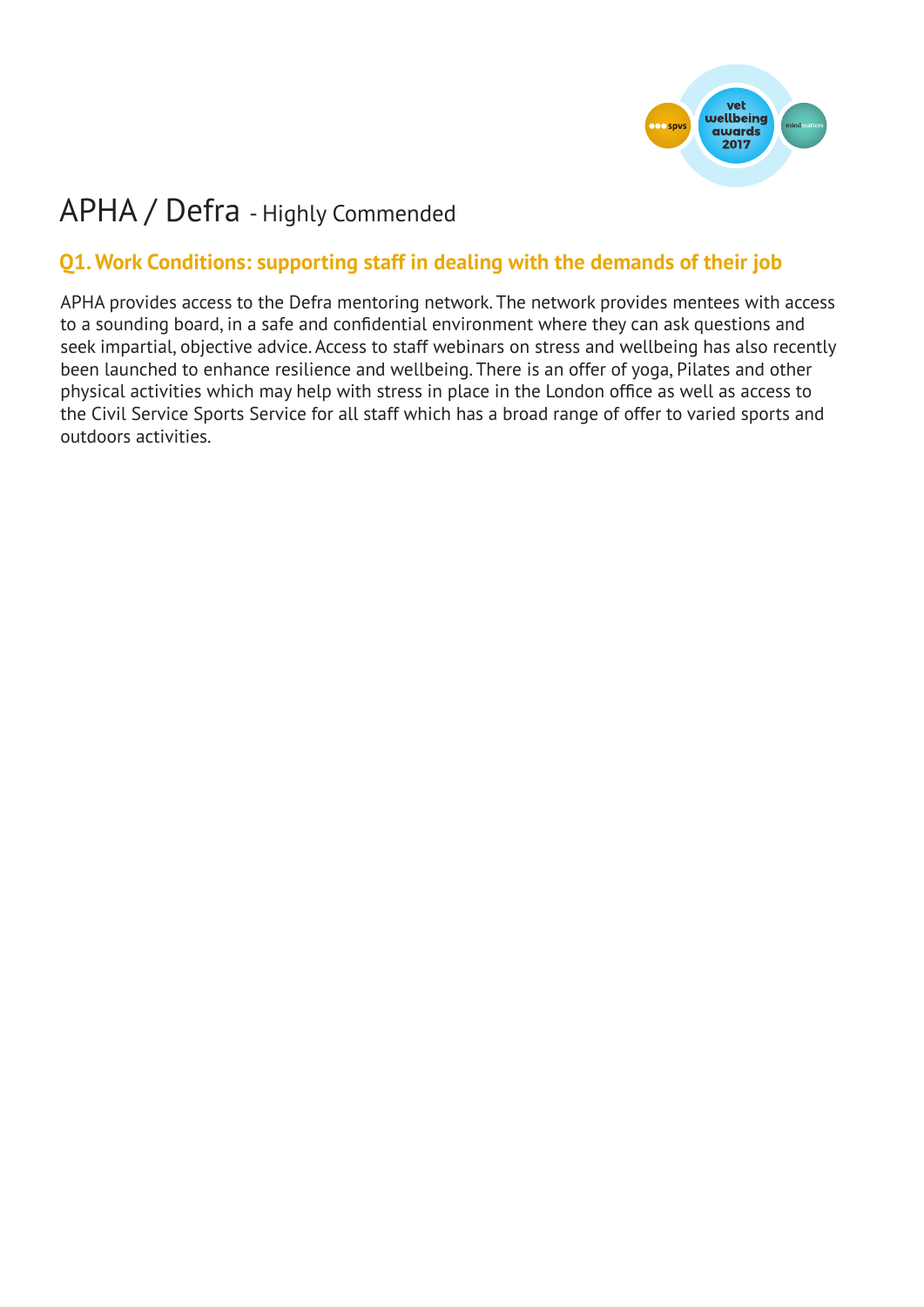#### **Q2. Balanced Workload: supporting work-life balance**

Out-of-hours rotas are in place for exotic disease outbreak, animal welfare emergencies and epidemiology. Vets in advice services will generally work out of hours between 4-6 weeks a year. There is a compulsory 30 minute break per day of 7.5 hours, and staff wellbeing guidance is in place, recommending taking breaks from the computer and standing up, taking short walks, etc. alongside the working day.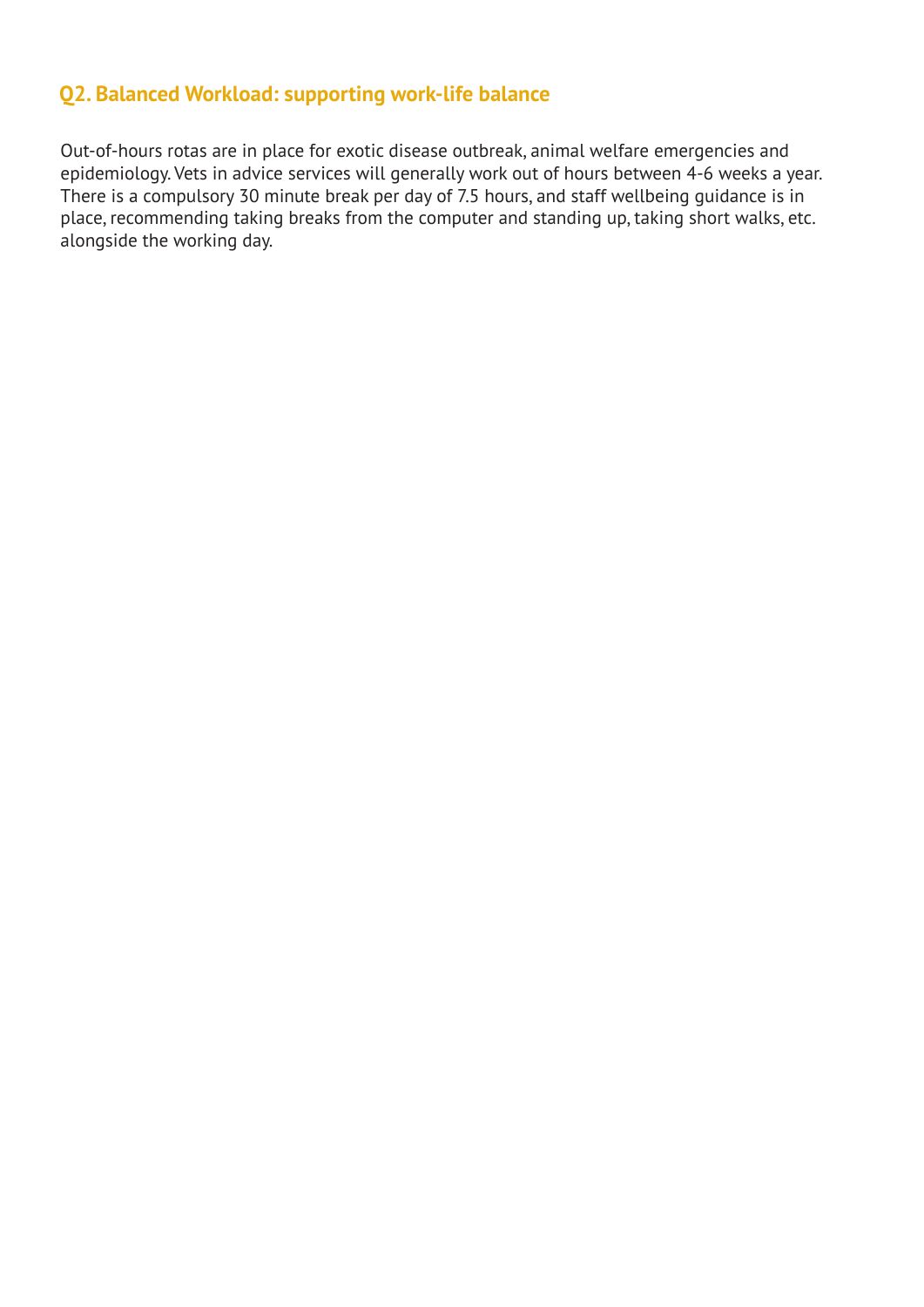#### **Q3. Relationships at Work: fostering effective working relationships**

With staff based in different locations across the country, relationships can at times be challenging. APHA has regular monthly meetings to cascade key Agency information and local issues, challenges and successes. There is an annual veterinary conference which allows vets from different regions to meet and spend ti me together with opportunities to discuss common issues, and get up to speed in other work areas. An annual staff survey takes place looking at staff wellbeing, and HR procedures on mediation, staff bullying and harassment are in place. There is also a recent go-to person initiative where a trained, volunteer, 'Go to Persons' listens and signpost individuals to the appropriate support available to them. A recent Defra initiative has developed and placed posters in the work place to promote go-to persons as well as inclusivity and integration of all staff, which includes APHA vets working with policy teams.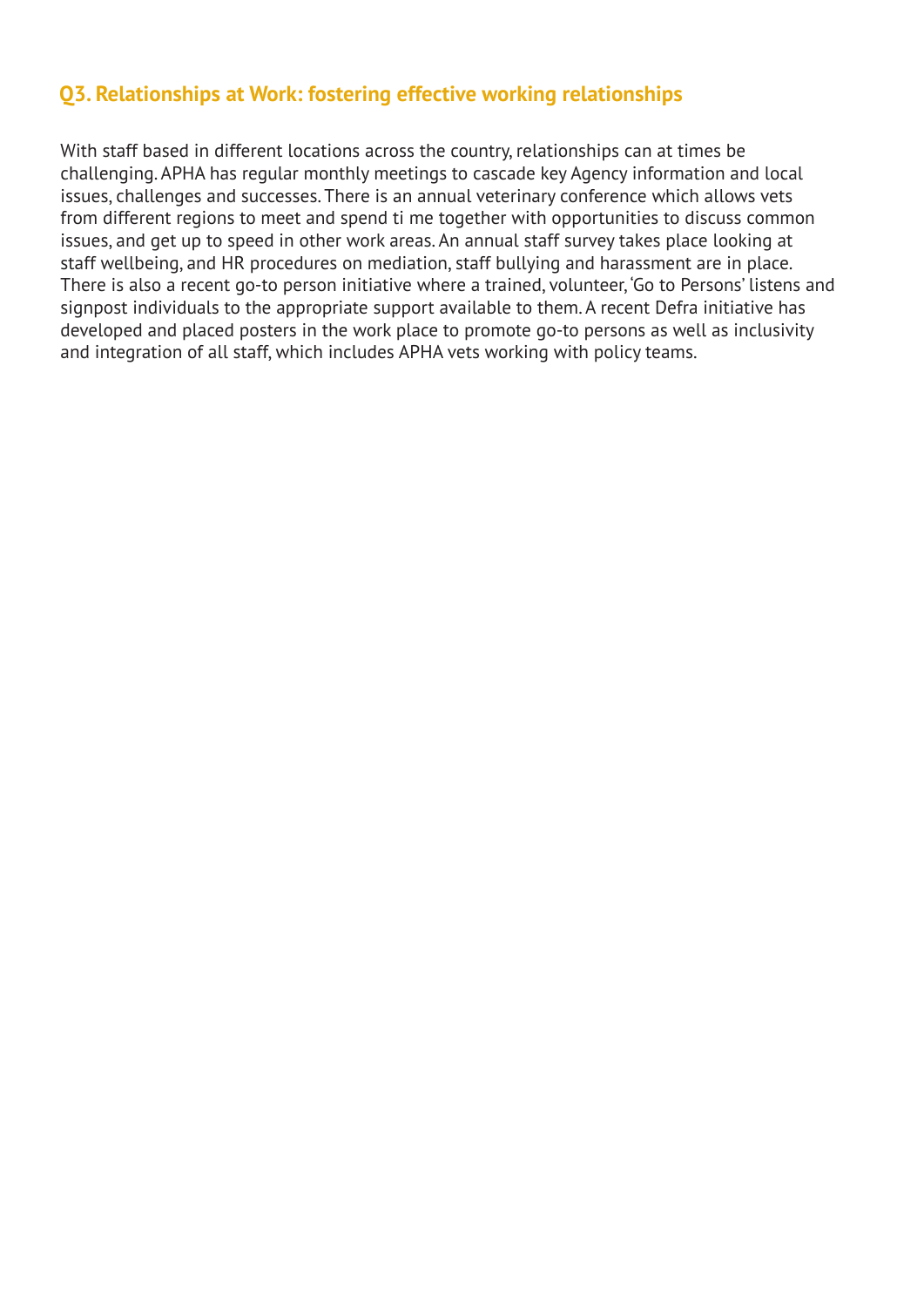## **Q4. Personal & Career Development: enabling staff to work effectively**

HR procedures for career development and performance are in place. A 360 degree feedback system operates in Defra and the Agency, and vets have access to the Defra mentoring network. Five days of CPD are provided as a minimum by the Agency to vets. An employee reward scheme is in place, this includes annual staff team awards as well as an individual bonus scheme to recognise and reward good performance and achievements.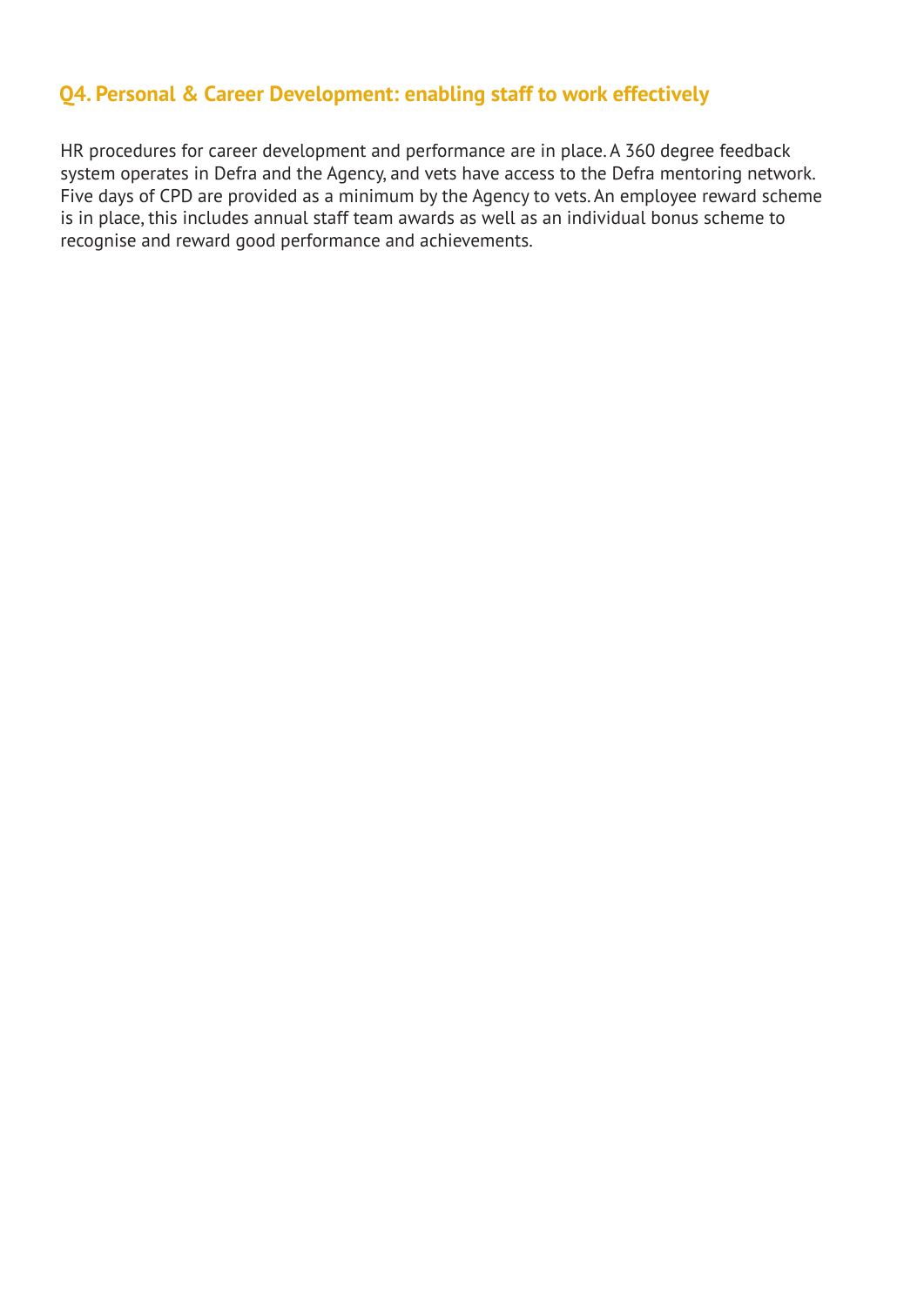#### **Q5. Control at Work: enabling staff to have a say in their work**

The advice services team benefits from home working and flexi time work, although there is no automatic right to work particular hours. Reasonable effort is made to accommodate and to allow staff to maintain preferred working hours and patterns. The flexible working hours policy offers the possibility of ad hoc variations in working hours from day to day, to suit the needs and wishes of individuals, although this may not always be possible. This includes, for example, staff working compressed hours (i.e. 4 days instead of 5 a week)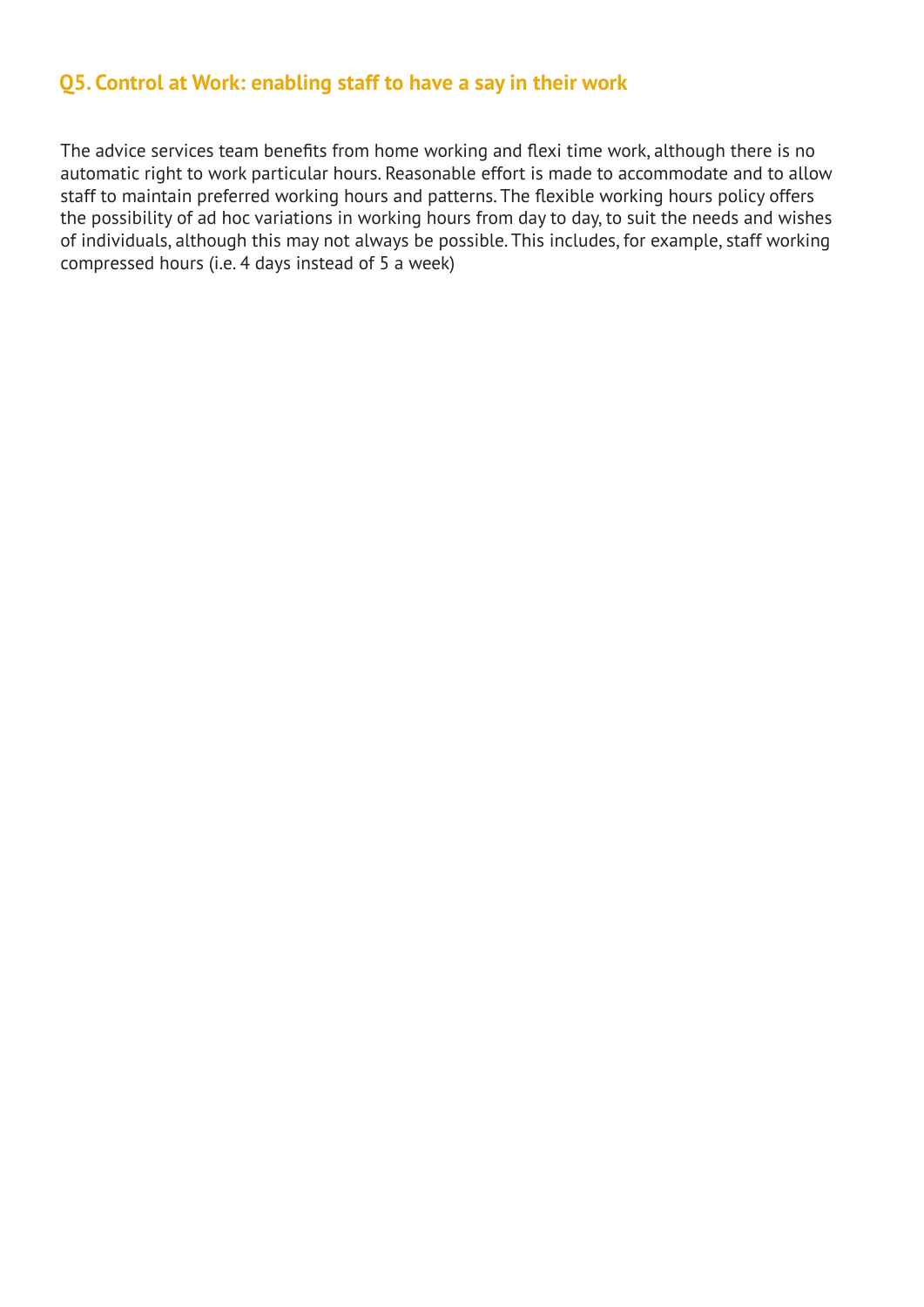## **Q6. Communication at Work**

We offer regular monthly meetings to cascade key Agency information and local issues, challenges and successes. Staff announcements, consultations and teleconferences or sessions with senior management are often arranged when changes take place. The Agency has an intranet which publishes weekly news items relevant to staff, updating them, for example, on organisational or operational changes.

The Chief Veterinary Officer arranges regular monthly lunchtime sessions which bring together vets from different parts of the Agency as well as other Government staff to discuss relevant topics.